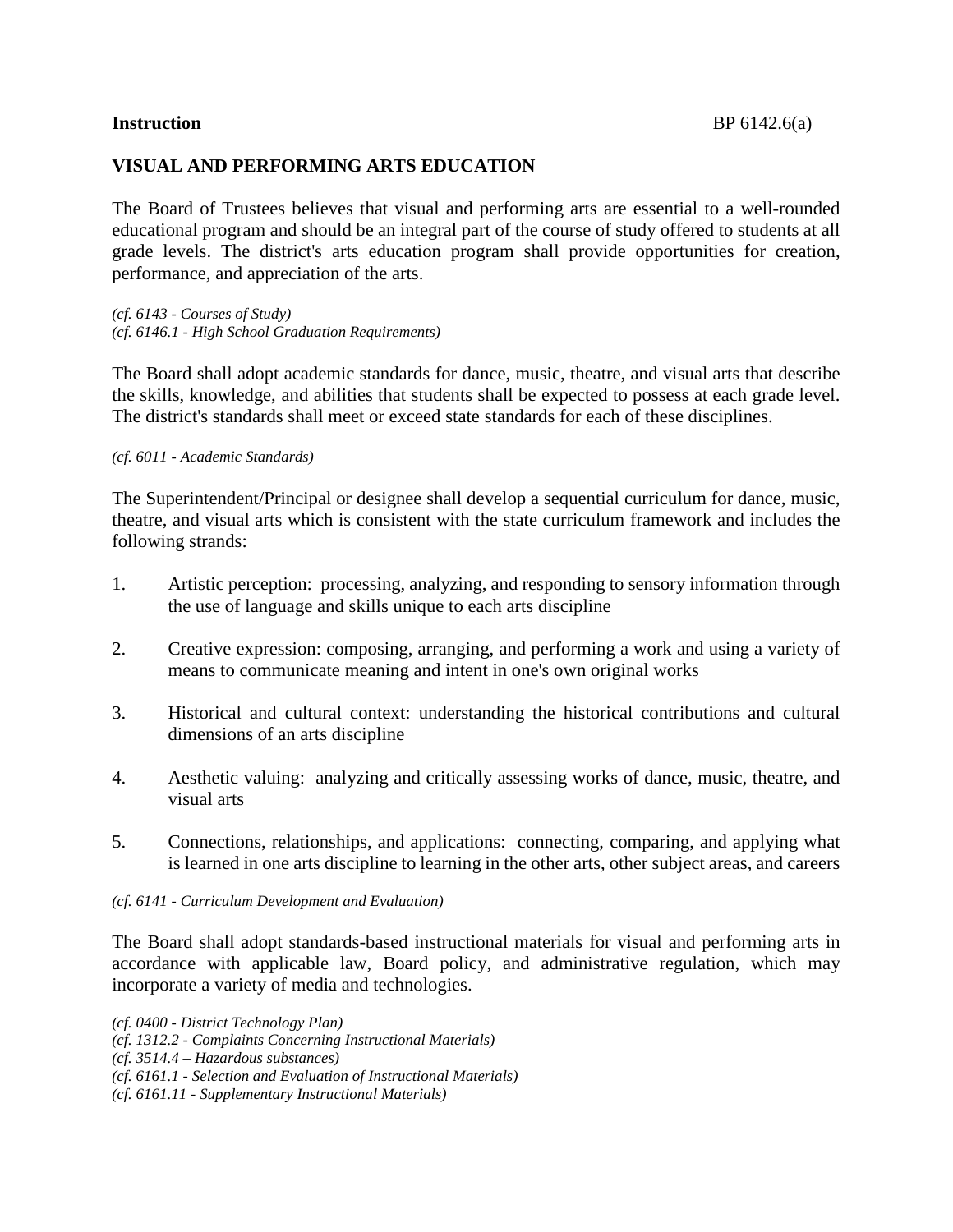# **VISUAL AND PERFORMING ARTS EDUCATION** (continued)

*(cf. 6162.6 - Use of Copyrighted Materials) (cf. 6163.1 - Library Media Centers)*

As appropriate, the Superintendent/Principal or designee shall provide a standards-based professional development program designed to increase teachers' knowledge of and ability to teach the arts and to implement adopted instructional materials.

*(cf. 4131 - Staff Development)*

The Superintendent/Principal or designee shall encourage the integration of community arts resources into the educational program. Such resources may include opportunities for students to attend musical and theatrical performances, observe the works of accomplished artists, and work directly with artists-in-residence and volunteers. In addition, the Superintendent/Principal or designee may collaborate with community organizations to share resources and seek grant opportunities.

*(cf. 1230 - School-Connected Organizations) (cf. 1240 - Volunteer Assistance) (cf. 1260 - Educational Foundation) (cf. 1700 - Relations between Private Industry and the Schools) (cf. 3290 - Gifts, Grants and Bequests) (cf. 6020 - Parent Involvement) (cf. 6153 - School-Sponsored Trips)*

The Superintendent/Principal or designee shall regularly evaluate the implementation of arts education at each grade level and report to the Board regarding its effectiveness in enabling students to meet academic standards.

*(cf. 0500 - Accountability) (cf. 6162.5 - Student Assessment)*

*Legal Reference: (see next page)*